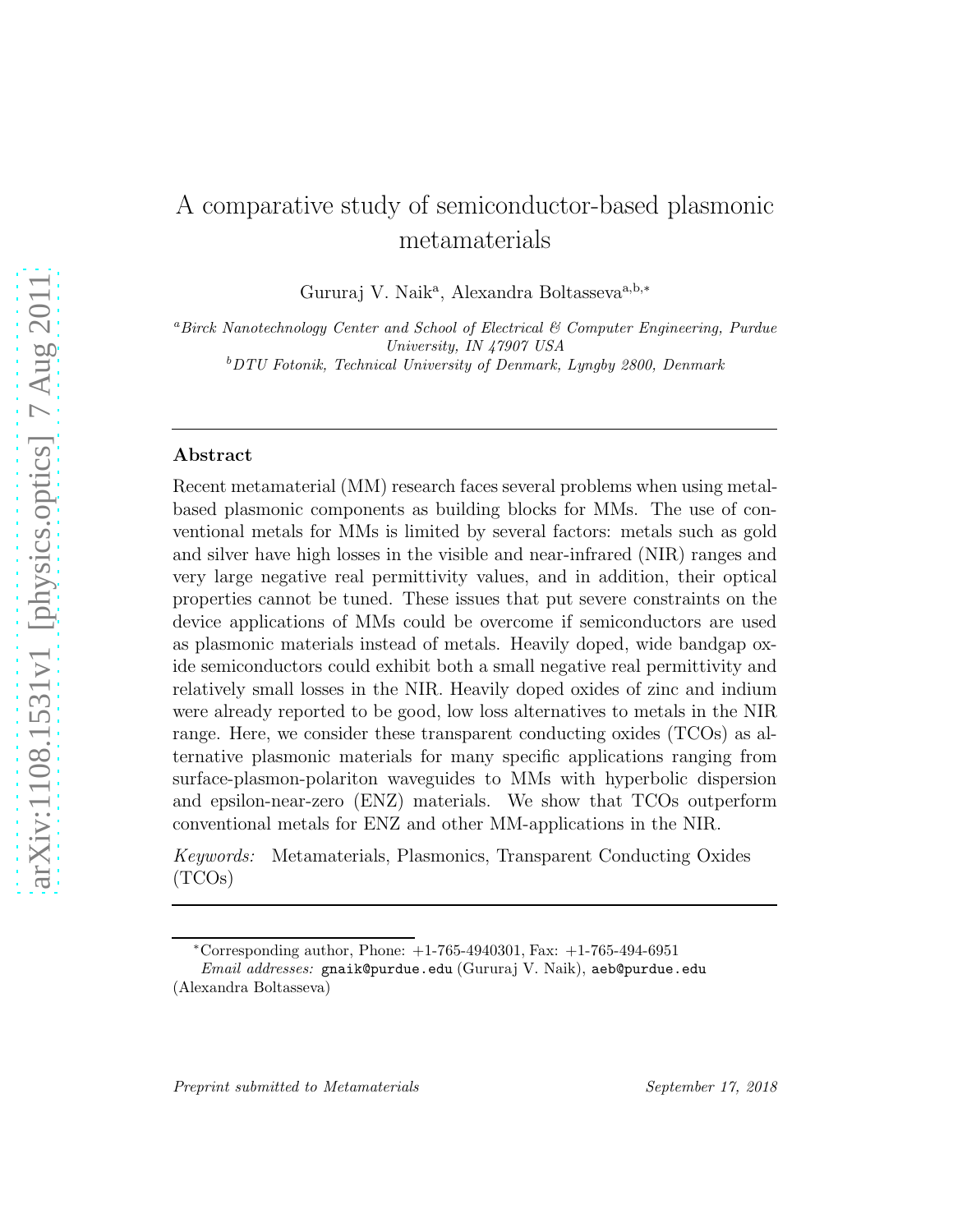# 1. Introduction

Plasmonics and the recent birth of metamaterials (MMs) [\[1](#page-11-0), [2](#page-11-1)] (for recent reviews on optical metamaterials see, for example, [\[3](#page-11-2), [4,](#page-11-3) [5\]](#page-11-4)) and transformation optics (TO) [\[4,](#page-11-3) [6](#page-11-5), [7\]](#page-11-6) are currently driving the development of a family of novel devices with unprecedented functionalities ranging from subwavelength plasmonic waveguides and optical nanoresonators [\[8,](#page-11-7) [9,](#page-11-8) [10](#page-12-0), [11](#page-12-1)] to superlenses [\[2\]](#page-11-1), hyperlenses [\[12](#page-12-2), [13\]](#page-12-3) and light concentrators [\[14\]](#page-12-4). For plasmonic systems, metals have traditionally been the material of choice due to their ability to support collective oscillations of free electrons (called plasmons) and thereby, enabling the unique property of focusing light down to the nanoscale. However, as plasmonic devices operate at increasingly higher frequencies in the optical and telecommunications ranges, they begin to suffer from high losses arising in part from interband electronic transitions in the metals [\[15](#page-12-5)]. Even the metals with the highest conductivities (like silver and gold) suffer from large losses at optical frequencies [\[15\]](#page-12-5). These losses are detrimental to the performance of plasmonic devices, seriously limiting the feasibility of many plasmonic applications.

Currently, the best-known solution to the problem of losses is to use gain medium as a host material, thereby providing a means to compensate for the losses inherent to the plasmonic structures [\[16](#page-12-6), [17,](#page-12-7) [18,](#page-12-8) [19](#page-12-9)]. It has been recently realized that energy can be transferred from a gain material to surface plasmons in metal nanostructures using stimulated emission. Unfortunately, even the largest gain provided by existing active materials is only barely enough to compensate losses in plasmonic materials (see for example [\[20](#page-12-10)]). However, if the plasmonic material losses could be reduced by a factor of two or three, the losses could be completely compensated by the gain medium.

Another limitation when using conventional metals for the plasmonic building blocks of MM devices is a negative real part of permittivity that is too large in the near-infrared (NIR) range and at telecommunication wavelength of 1.55  $\mu$ m. Large negative values of real permittivity  $(\epsilon')$  seriously limit the realization of TO devices because such devices often require similar magnitudes of  $\epsilon'$  for their plasmonic and dielectric components [\[14](#page-12-4)]. Dielectrics at optical frequencies have permittivity values on the order of 1, while for metals it is on the order of 10 or more. Thus, conventional metals are typically not good choices for many TO-based applications. Hence, de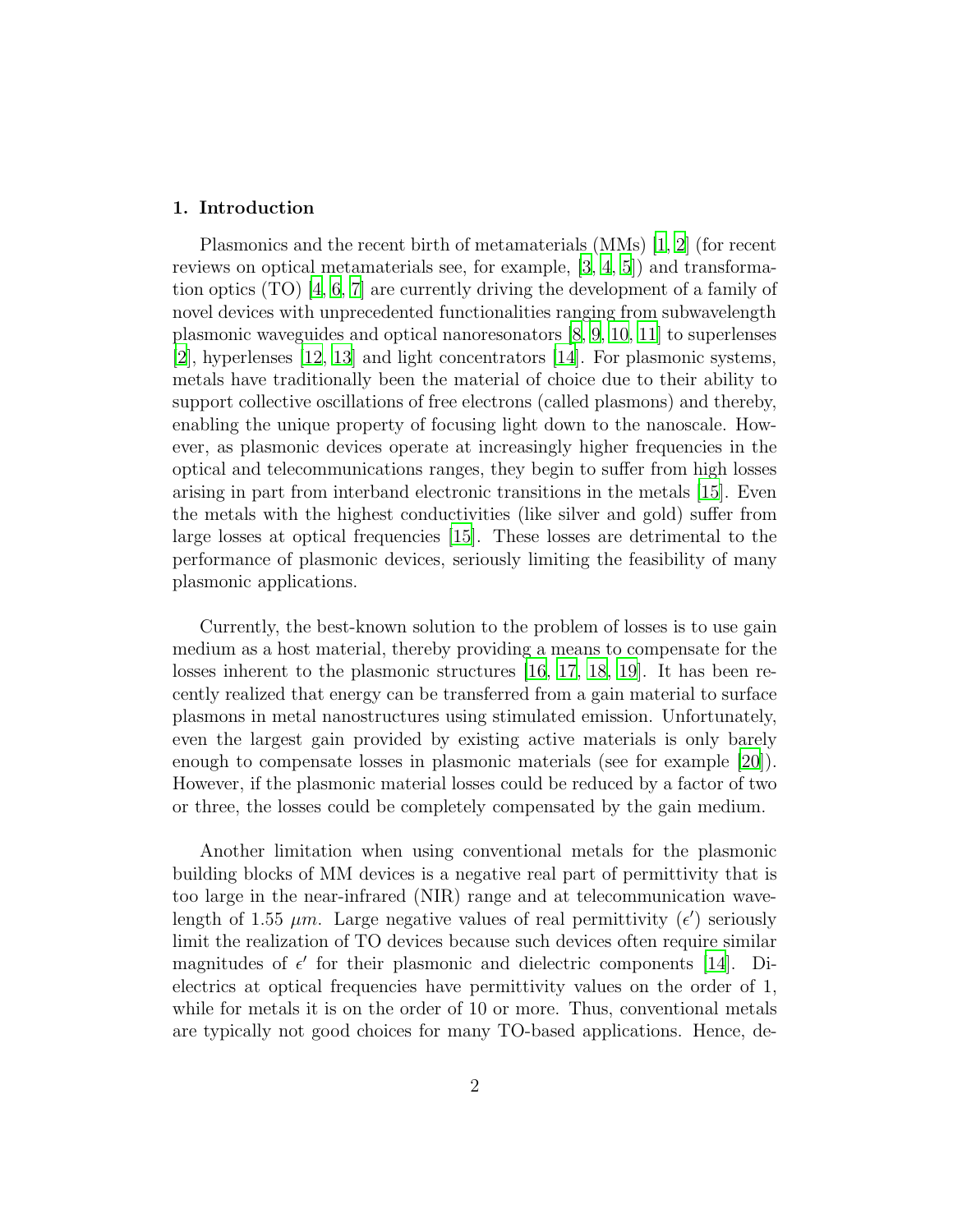vices such as hyperlens were realized only in the UV range [\[21](#page-12-11)].

Because of large losses and large magnitude of  $\epsilon'$  inherent to the conventional plasmonic materials such as noble metals, it is clear that alternative plasmonic materials must be developed for practical applications of plasmonic and MM systems. Recently, we conducted a comprehensive study of various plasmonic materials including metals, metal alloys and heavily doped semiconductors evaluating the performance of each material for different plasmonic applications and outlining important aspects of their fabrication [\[22\]](#page-13-0). We showed that transparent conducting oxides (TCOs) such as aluminum zinc oxide (AZO), indium tin oxide (ITO) and gallium zinc oxide (GZO) are good candidates as plasmonic materials in the NIR range because they exhibit smaller losses and small negative  $\epsilon'$  values in the NIR [\[22,](#page-13-0) [23](#page-13-1)]. TCOs can be doped much higher than many other semiconductors (such as silicon) which gives them metal-like optical properties in the NIR. Plasmonic applications with TCOs were demonstrated with ITO in the NIR [\[24](#page-13-2), [25\]](#page-13-3). However, there are no such reports on AZO. Hence, we briefly report the challenges involved in developing AZO as a plasmonic material in the NIR. AZO, GZO and ITO, together as TCOs, were recognized as good alternative plasmonic material candidates [\[22\]](#page-13-0). However, the design of specific plasmonic devices and the assessment of their performances are not reported. In this paper, we provide a comparative quantitative assessment of the performances of specific plasmonic MM-devices with TCOs as their plasmonic components rather than the conventional plasmonic metals. Our comparative study focuses on the following classes of devices: surface-plasmon-polariton (SPP) waveguides, localized surface plasmon resonance (LSPR) applications, hyperbolic metamaterials (HMM), TO devices and epsilon-near-zero (ENZ) applications.

## 2. Development of Al:ZnO as a plasmonic material in the NIR

Zinc oxide and indium oxide have large solid-solubilities for dopants (Al, Ga in ZnO and Sn in  $In_2O_3$ ) which enables high levels of doping [\[26\]](#page-13-4). Large doping can result in high carrier concentration ( $\approx 10^{21} cm^{-3}$ ) which is essential for achieving negative  $\epsilon'$  in the NIR. Reaching such high carrier concentration is non-trivial due to several factors, such as the presence of defects in the material [\[27\]](#page-13-5). Zinc oxide and indium oxides are non-stoichiometric oxides having high defect densities at room temperature. The deposition conditions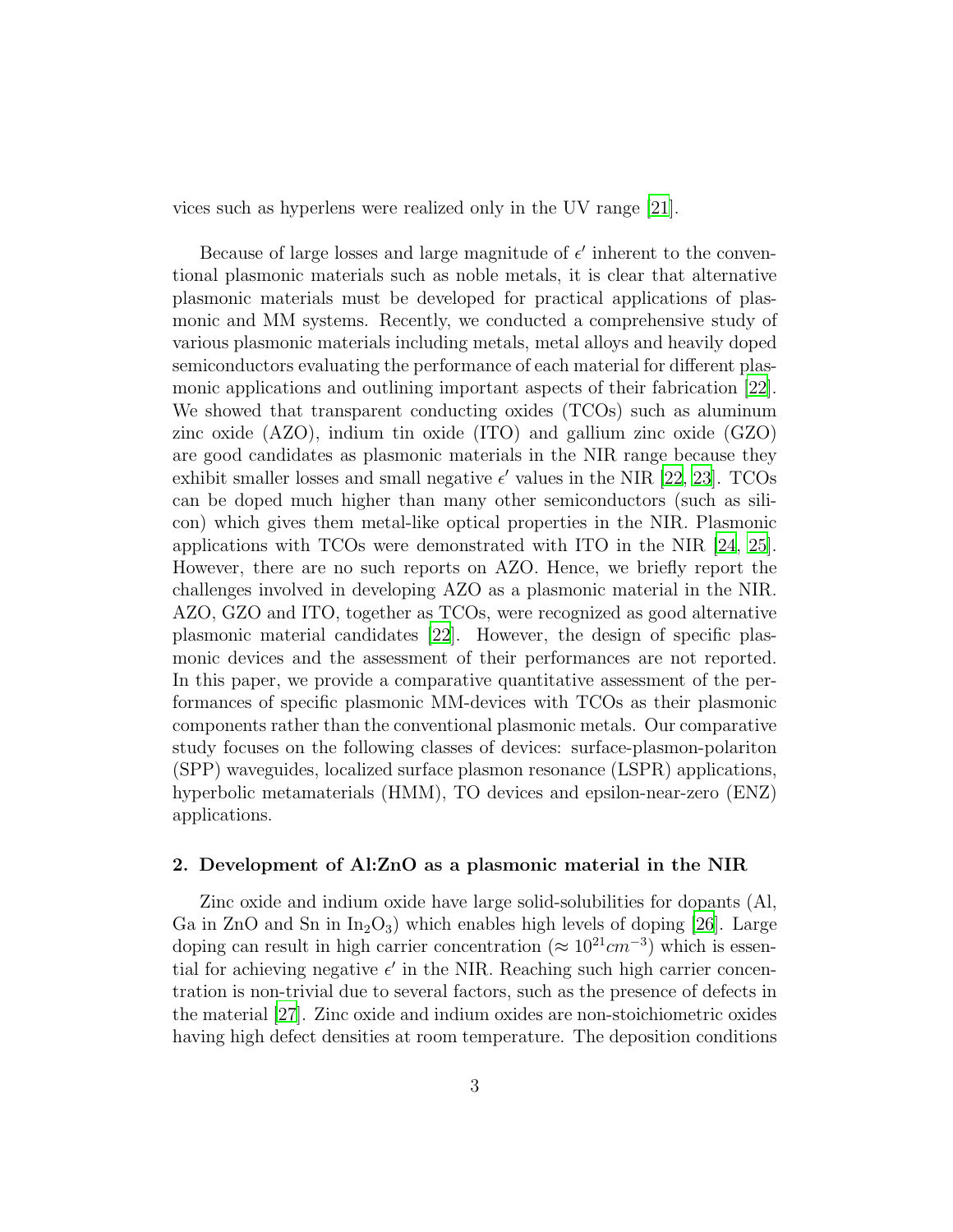of these oxide semiconductors significantly influence the defect structures and thus impact their optical properties [\[28,](#page-13-6) [29,](#page-13-7) [25\]](#page-13-3).

Indium tin oxide (ITO) was demonstrated as a plasmonic material for wavelengths longer than 1.3  $\mu$ m [\[24](#page-13-2), [30\]](#page-13-8). However, ITO has some drawbacks when compared to AZO. ITO typically forms amorphous films resulting in higher carrier scattering. AZO, on the other hand, forms polycrystalline films which exhibit higher carrier mobility and smaller optical losses than ITO [\[31](#page-13-9), [32](#page-14-0)]. Another drawback is that indium oxide is quite expensive due to limited natural reserves of indium. Due in part to these issues, recent research on TCOs has shifted the focus from ITO to AZO.



<span id="page-3-0"></span>Figure 1: Dielectric function of pulsed laser deposited Al:ZnO films retrieved by ellipsometry measurements. The films were deposited with aluminum doping of 3.0 wt% on c-sapphire substrates at deposition temperatures of 100  $^{\circ}C$  and 150  $^{\circ}C$ . One of the films deposited at 150  $^{\circ}C$  was subjected to forming gas anneal at 300  $^{\circ}C$  for 2 hours.

High quality AZO films can be produced by sputtering or laser ablation (also called pulsed laser deposition (PLD)) deposition techniques [\[33](#page-14-1)]. In our studies, we deposited AZO films by the PLD technique where high energy laser pulses from a KrF excimer laser ablates aluminum oxide and zinc oxide targets. The films are deposited at 100  $^{\circ}C$  and 150  $^{\circ}C$  in oxygen ambient on c-sapphire substrates. One of films was subjected to post-deposition anneal in 4:10  $H_2$  :  $N_2$  ambient at 300 °C for 2 hours. The films are optically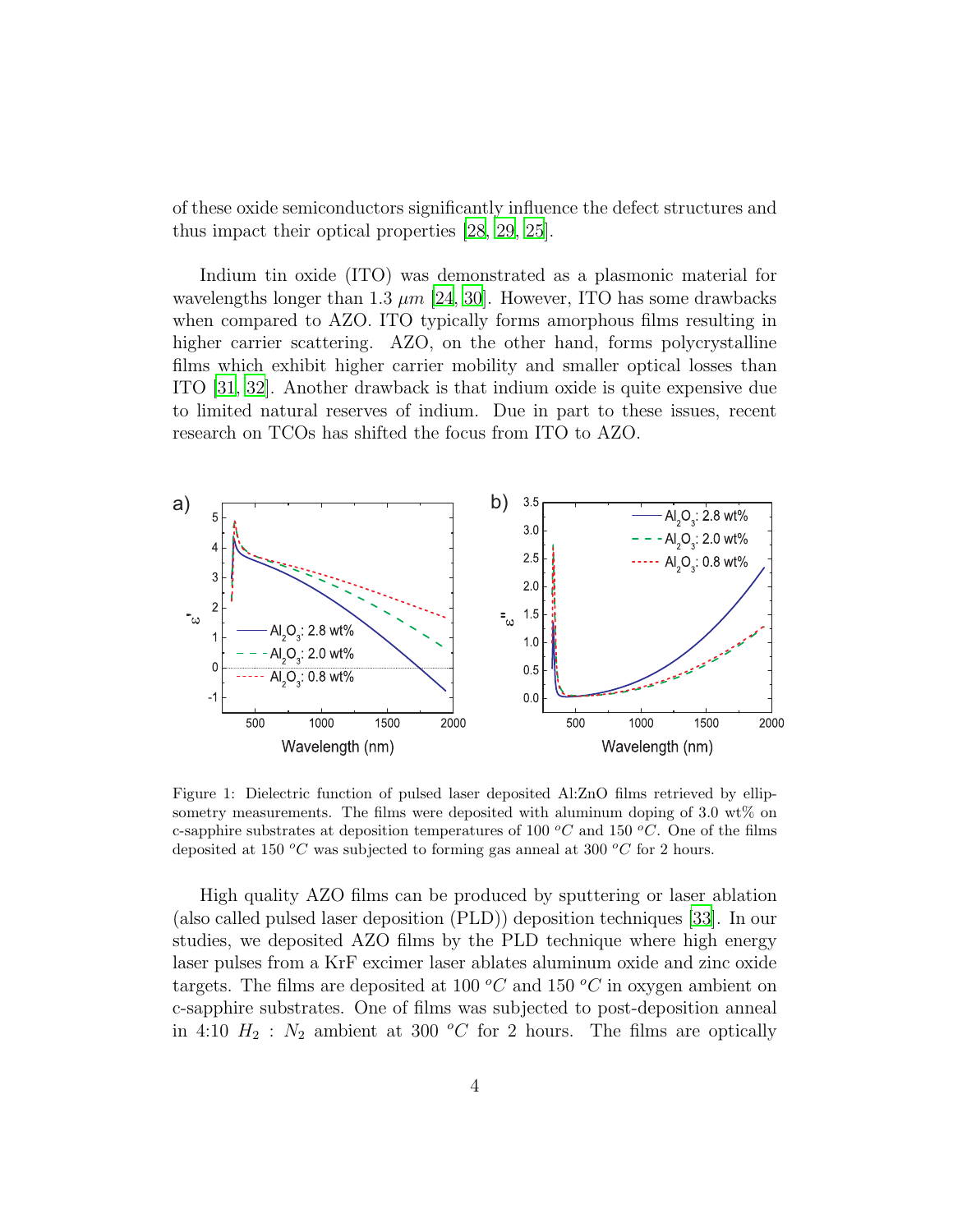characterized using a variable angle spectroscopic ellipsometer (J.A. Woollam Co.). Figures [1a](#page-3-0) and [1b](#page-3-0) show the dielectric function retrieved for AZO films with different processing conditions. The properties of the films are quite sensitive to the deposition and annealing conditions. Figures [1a](#page-3-0) and [1b](#page-3-0) show that lower deposition temperature decreases crossover wavelength (the wavelength at which  $\epsilon'$  crosses zero) slightly but, increases damping losses. Annealing makes doping less efficient and renders AZO films less metallic in the NIR. In order to render AZO films metallic at 1.55  $\mu$ m wavelength, the cross-over wavelength should decrease further. This could be possible by increasing the doping efficiency which might require modifications to the deposition scheme such as ablating single target only. More details about the process optimization are provided in [\[34](#page-14-2), [35](#page-14-3)].

# 3. Comparative study

In this section, we quantitatively assess TCOs as alternate plasmonic materials in terms of their performance in various applications. Specifically, we compare AZO as a plasmonic material against conventional metals for NIR applications including SPP-waveguides, LSPR-applications, hyperbolic metamaterials, TO-devices and ENZ materials. For our comparison, we use the optical data for metals from Johnson and Christy [\[15\]](#page-12-5), and that for AZO is obtained from theoretical calculations based on data in Ref. [\[29,](#page-13-7) [22\]](#page-13-0).

## *3.1. SPP applications*

Carefully designed and fabricated TCOs could exhibit negative  $\epsilon'$  in the NIR and hence, could be used for SPP waveguide applications. Consider a single interface of metal or TCO and air/vacuum. The SPP propagating on this interface has a 1/e propagation length given by  $\delta_L = 1/Im\{\beta_{SPP}\},\,$ where  $\beta_{SPP}$  is the SPP-propagation constant. The mode size  $\delta_W$  is given by Eq. [3.1,](#page-4-0) where  $\delta_D$  and  $\delta_m$  are the 1/e field decay lengths in the dielectric and metal, respectively, and  $\epsilon_D$  and  $\epsilon_m$  are the permittivity values of the dielectric and metal, respectively [\[36](#page-14-4)].

<span id="page-4-0"></span>
$$
\delta_W = \begin{cases} \delta_D & \text{for } |\epsilon_m| > e\epsilon_D\\ \delta_D + \delta_D ln(e\epsilon_D/|\epsilon_m|) & \text{for } |\epsilon_m| < e\epsilon_D \end{cases}
$$
(1)

Figures [2a](#page-5-0) and [2b](#page-5-0) show the mode size and propagation length of the single interface SPP waveguide for gold, silver and a typical TCO. Clearly,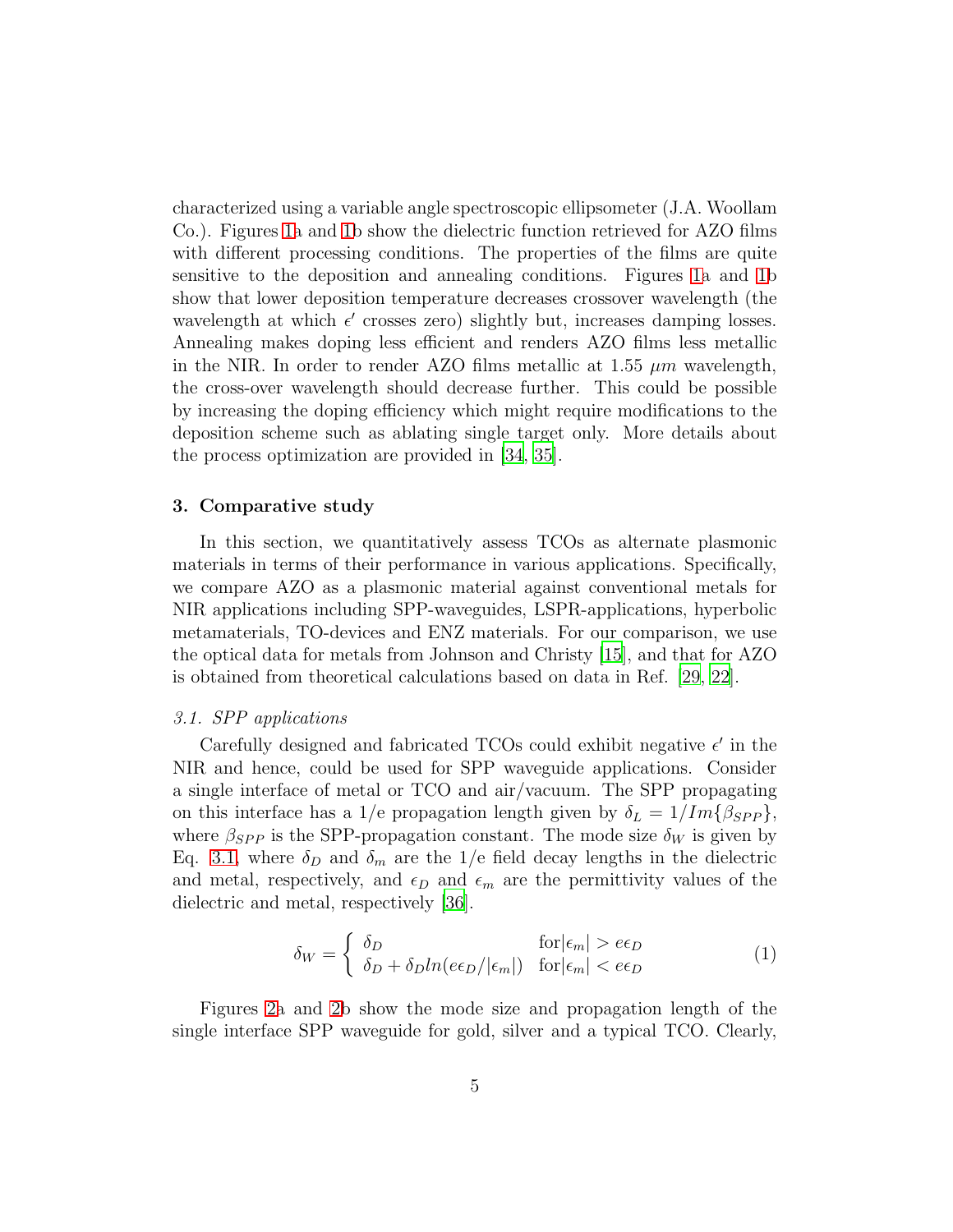

<span id="page-5-0"></span>Figure 2: (a) Mode size and (b) propagation length of SPP on single interface: Au/air, Ag/air and TCO/air waveguide

TCOs offer an order of magnitude better confinement than gold or silver for such SPP-waveguides in the NIR range. However, the propagation length for TCO/air SPP-waveguide is nearly two orders smaller than that for gold or silver waveguides. Thus, there exists a trade-off between propagation length and confinement. This trade-off is captured in Fig. [3](#page-6-0) where the quality factor of 1D waveguides,  $M_1^{1D} = \delta_L/\delta_W$  [\[36\]](#page-14-4) is plotted for TCO, gold and silver waveguides. The quality factor in the NIR is about an order of magnitude larger in the case of silver and gold waveguides than that for TCOs. This implies that for the same propagation length, metal waveguides could provide better confinement than an TCO waveguide. This fact can be appreciated better by considering a metal-air-metal gap waveguide (MIM waveguide [\[37\]](#page-14-5)) with a 300 nm air gap. The mode size of this waveguide in the NIR is essentially 300 nm (the same as with an TCO/air single interface waveguide). However, the propagation lengths of the lowest order long-range mode (see Fig. [4\)](#page-7-0) in silver and gold waveguides are about an order higher than that in single interface TCO/air waveguide and more than an order higher than in an TCO/air/TCO waveguide. Thus, TCOs are not good replacements for metals in the NIR for standard SPP applications.

Though TCOs are not better than noble metals for SPP waveguiding applications, they could have niche applications involving SPPs such as in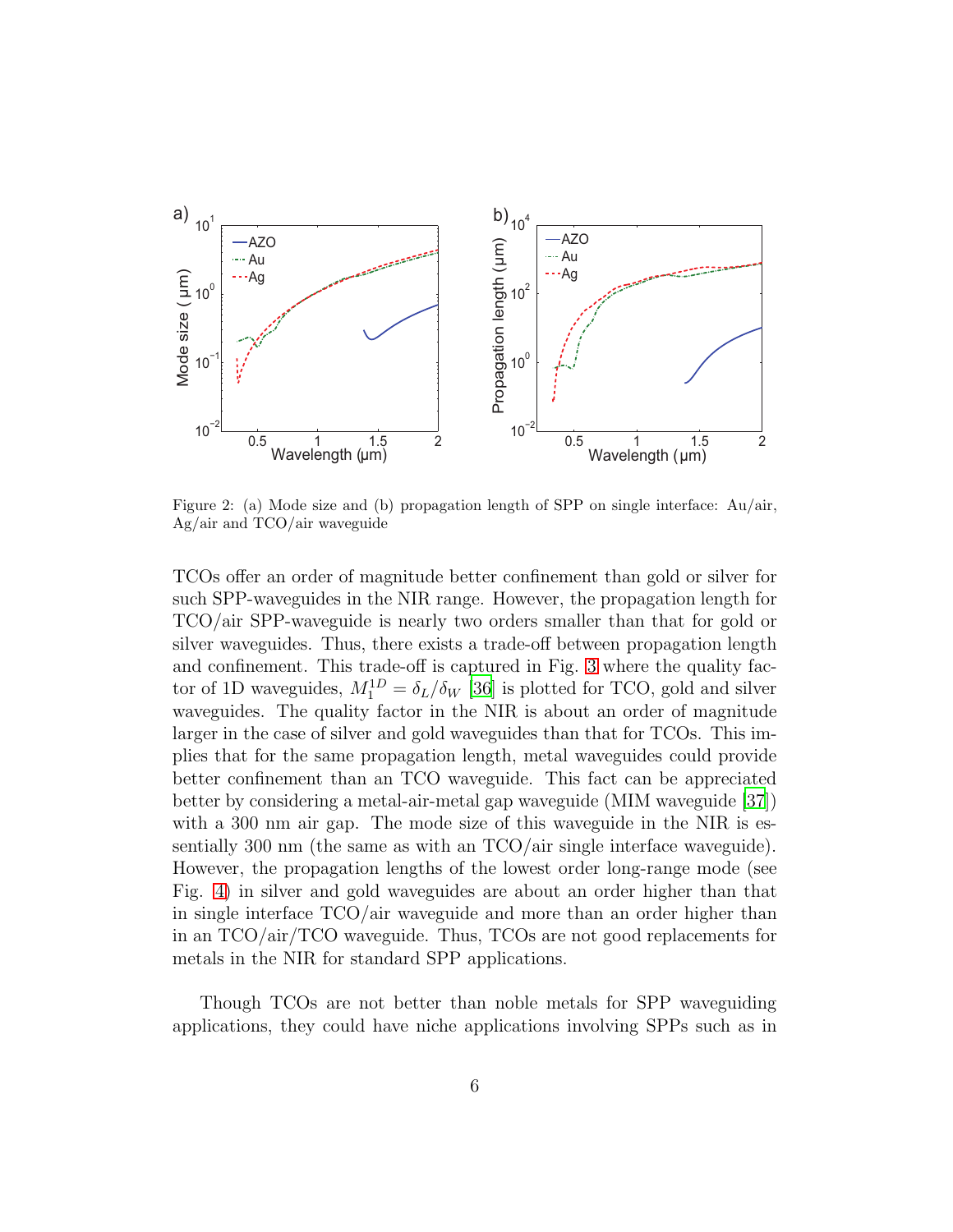

<span id="page-6-0"></span>Figure 3: Quality factor of single interface  $(Au/air, Ag/air, TCO/air)$  SPP-waveguide showing the trade-offs between propagation length and mode confinement

SPP-based chemical sensing. TCOs are known to be good for gas sensing because they can oxidize many gaseous chemicals, thereby modulating the TCO-carrier concentration [\[38\]](#page-14-6). A change in the carrier concentration alters the dielectric function [\[30](#page-13-8)], which in turn sharply changes the surface plasmon resonance (SPR) conditions. Thus, highly sensitive SPR-based gas sensing could be an application where plasmonic TCOs could be employed. In such applications, propagation length of the SPP waveguide formed by TCOs could be improved by adopting an insulator-TCO-insulator geometry (IMI waveguide [\[39](#page-14-7)]). Figure [5](#page-8-0) shows the propagation length of the lowest order long-range SPP mode in air/AZO/air waveguide with a 100 nm AZO film. The propagation length is large enough to enable many niche applications such as SPP-based gas sensing.

# *3.2. LSPR applications*

Localized SP resonances in metallic nanospheres are used in many applications, such as sensing [\[10](#page-12-0)]. Silver and gold nanoparticles were demonstrated to have LSPR modes at blue and green wavelengths, respectively [\[40](#page-14-8)]. However, the resonances of these spherical metal nanoparticles are limited only to the visible spectrum. For longer wavelengths in the NIR, nanospheres of TCO nanoparticles could be efficient [\[41\]](#page-14-9). The quality factor of the resonance of spherical nanoparticles is  $-\epsilon'_{m}/\epsilon_{m}$ " [\[22\]](#page-13-0). Using this expression, the quality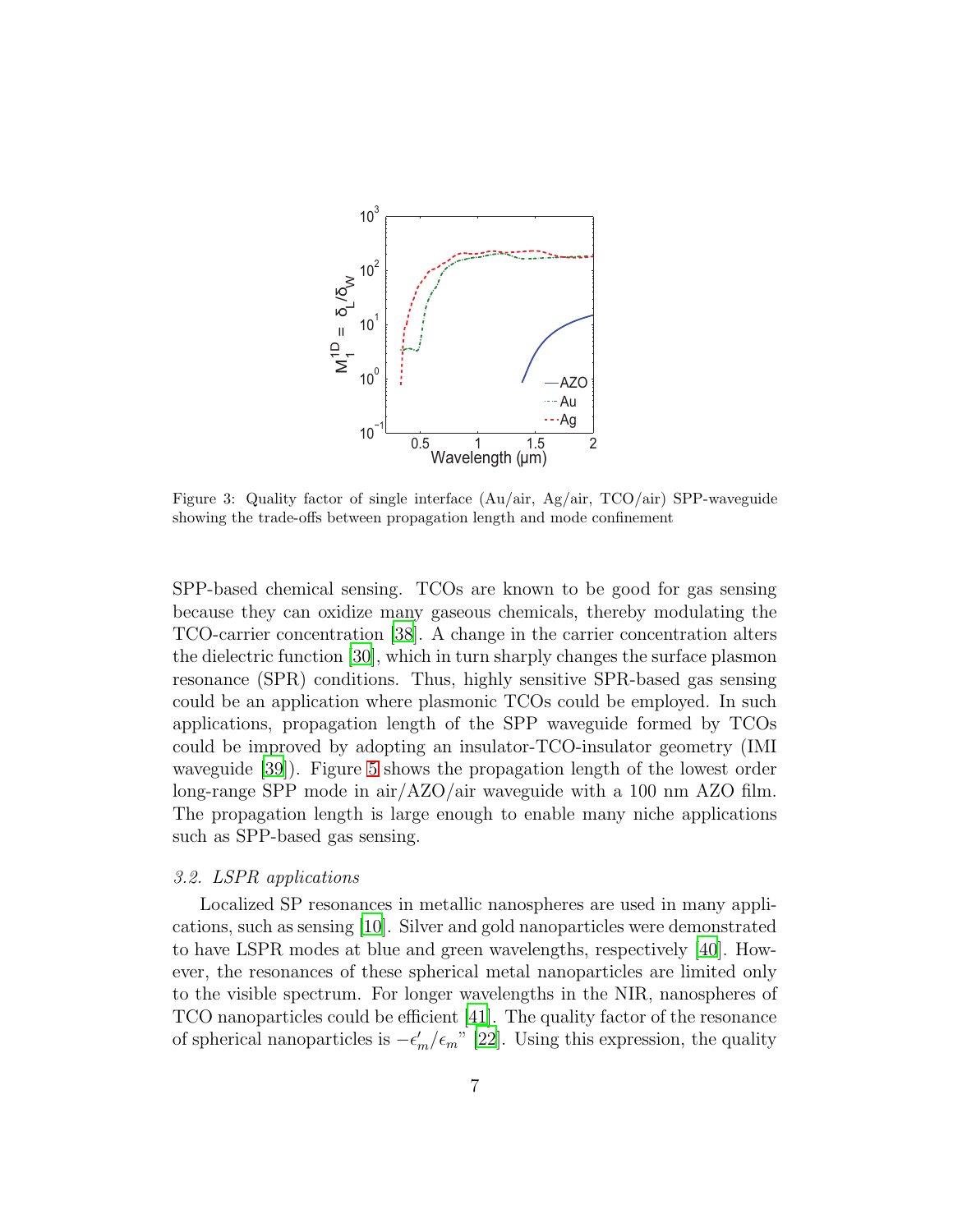

<span id="page-7-0"></span>Figure 4: Propagation length of the lowest order long-range SPP mode on metal-air-metal gap waveguide with gap size of 300 nm

factor of silver nanospheres turns out to be about 6 at a wavelength of 400 nm. Similarly, gold nanospheres have LSPR quality factors of about 4.5 at wavelengths near 500 nm, and TCO nanoparticles have a quality factor of about 2.4 at a wavelength of 2  $\mu$ m. Though TCOs have slightly lower quality factors, they enable LSPR applications in the NIR. Adopting a nanoshell structure for metals (Au or Ag) also enables LSPR applications in the NIR with larger quality factors [\[42\]](#page-15-0). However, TCO nanospheres might offer easier fabrication of plasmonic structures than metal nanoshells for LSPR applications in the NIR.

## *3.3. Hyperbolic metamaterials*

Hyperbolic metamaterials (HMMs) are receiving great attention currently due to their special properties. HMMs can be used as hyperlens devices for sub-diffraction imaging since they support the propagation of extremely high-*k* waves [\[12](#page-12-2), [21](#page-12-11)]. Recently, HMMs were shown to exhibit a broadband singularity in the photonic density of states [\[43](#page-15-1)]. This phenomenon is very useful in applications such as single-photon guns because HMMs can enormously increase the spontaneous emission rate of fluorophores [\[44](#page-15-2)]. All of these properties arise from the hyperbolic dispersion exhibited by such materials.

One of the easiest ways of achieving hyperbolic dispersion is to stack many sub-wavelength, alternating layers of dielectric and metal [\[12](#page-12-2)]. In the effective medium approximation, such layered stack produces in-plane permittivity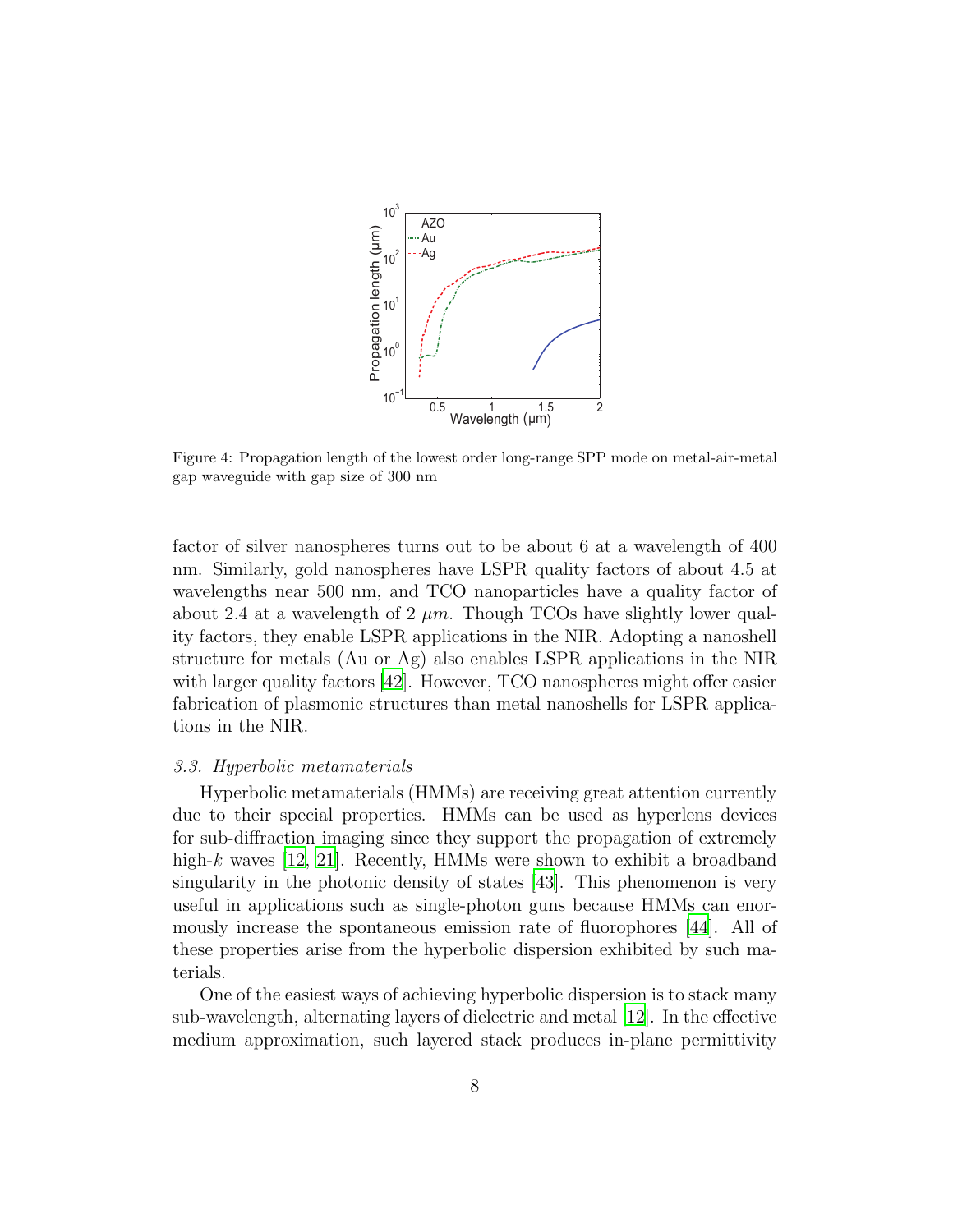

<span id="page-8-0"></span>Figure 5: Propagation length of the lowest order long-range SPP mode on air/AZO/air waveguide with AZO thickness of 100 nm

 $(\epsilon_{\parallel})$  and out-of-plane permittivity  $(\epsilon_{\perp})$  of different signs. This is the basis of producing hyperbolic dispersion. In reality, such a hyperbolic metamaterial would suffer from large losses due to the losses in the constituent metal. Minimizing the losses by optimizing the choice of materials and the design of the HMM are crucial steps in achieving reasonable performance of HMM-based devices. The performance of HMM devices can be quantified based on the figure-of-merit (FOM) as suggested in Ref. [\[45](#page-15-3)]:  $FOM = Re\{k_{\perp}\}/Im\{k_{\perp}\}.$ Adopting this definition of the FOM for HMMs, in Fig. [6](#page-9-0) we show the HMM figure-of-merit for four different metal/dielectric layered systems: polycrystalline  $A ZO/ZnO$ , single-crystal  $A ZO/ZnO$ ,  $A g/Al_2O_3$  (used in [\[21\]](#page-12-11)) and  $Au/Al_2O_3$ . Clearly, the system based on zinc oxide significantly outperforms the metal-based system in the NIR. Note that, in reference to [\[23](#page-13-1)], the FOM of any metal/dielectric layered system in the NIR is almost zero. Therefore, based on the FOM, TCO-based HMMs are more attractive in the NIR than metal-based HMM designs. Thus, TCOs are valuable in enabling HMM applications in the NIR and the ever-important telecommunication wavelength.

## *3.4. Transformation Optics and ENZ applications*

As mentioned before, for a practical and efficient design of TO-devices, the real permittivity of the metallic components must be of the same order as that of dielectric components [\[6](#page-11-5), [14](#page-12-4)]. Since none of the traditional metals satisfy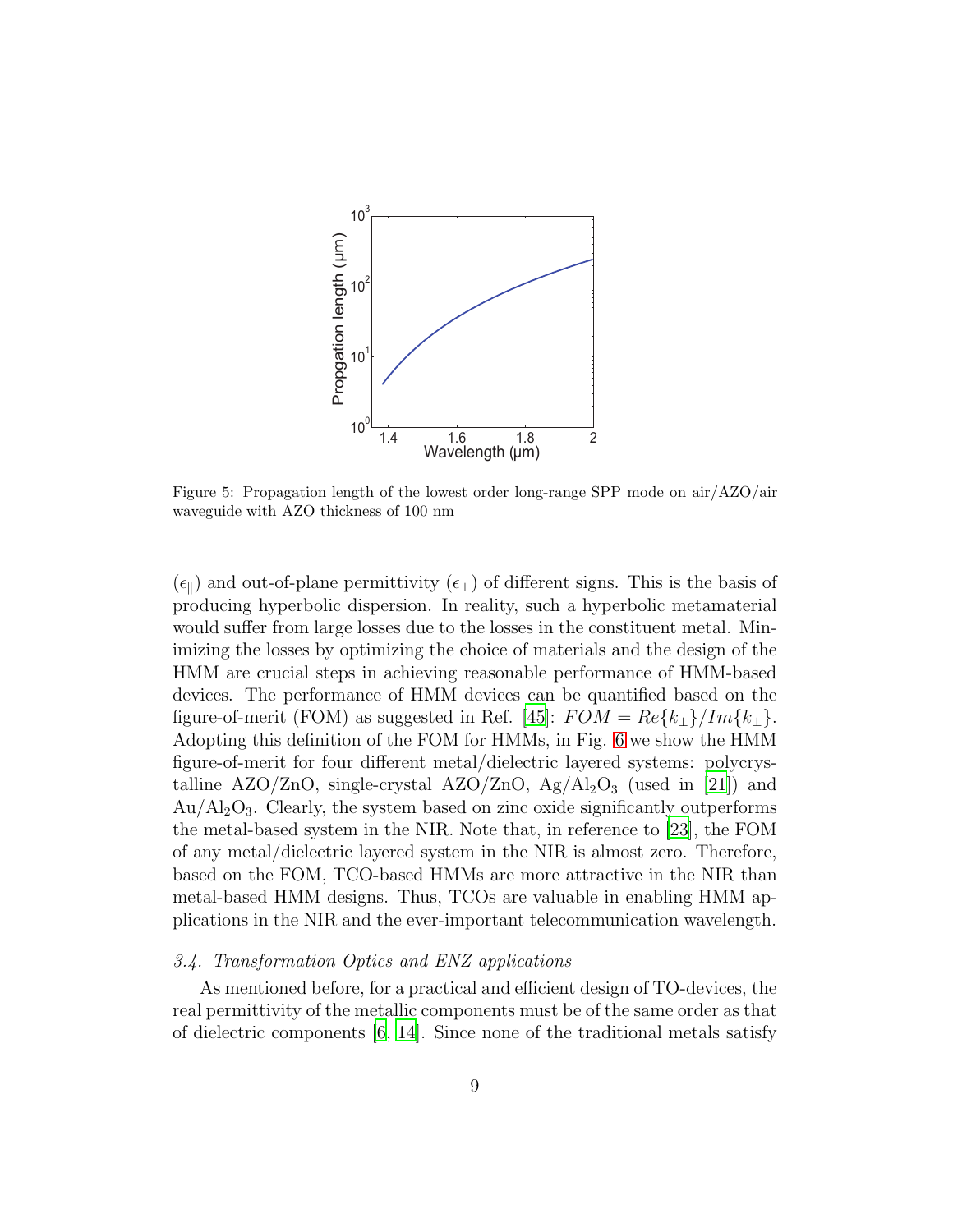

<span id="page-9-0"></span>Figure 6: Figure-of-merit of hyperbolic metamaterial made from sub-wavelength, alternating layers of metal and dielectric materials: polycrystalline AZO/ZnO, single crystal  $AZO/ZnO$ ,  $Au/Al_2O_3$  and  $Ag/Al_2O_3$ 

this condition in the NIR, these metals are not good plasmonic candidates for TO applications. However, TCOs are ideally suited for TO applications because their losses are smaller than conventional plasmonic metals and their real permittivity values are negative and small in the NIR.

The realization of ENZ devices requires materials with both low loss and small real permittivity. ENZ applications were originally proposed by Engheta *et al.* [\[46\]](#page-15-4) in 2006 and were later developed to include many novel functionalities such as providing optical isolation between nano-optical circuit elements [\[47\]](#page-15-5), enhancing the directivity of nano-radiators [\[48](#page-15-6)] and producing bulk impedance-matched materials [\[49](#page-15-7)]. Many dielectrics that have  $\epsilon$ -crossover points in the THz were identified as potential materials [\[49](#page-15-7)]. However, TCOs have  $\epsilon$ -crossover points in the NIR, meaning these materials could behave as ENZ materials in this range. The refractive index is a good parameter to indicate the effectiveness of these materials for ENZ applications. Figure [7](#page-10-0) shows the refractive index  $(n = n' + in'')$  of AZO in the NIR. The real part of the index goes as low as 0.2, while the imaginary part is about 1.5. Though these losses are not yet low enough, the real index is quite small and could enable some ENZ applications. Epsilon-zero materials are known to transmit only normally incident waves [\[49](#page-15-7)]. However, ENZ materials have a non-zero acceptance angle. With  $n' = 0.2$ , a  $\lambda/10$  slab of AZO would have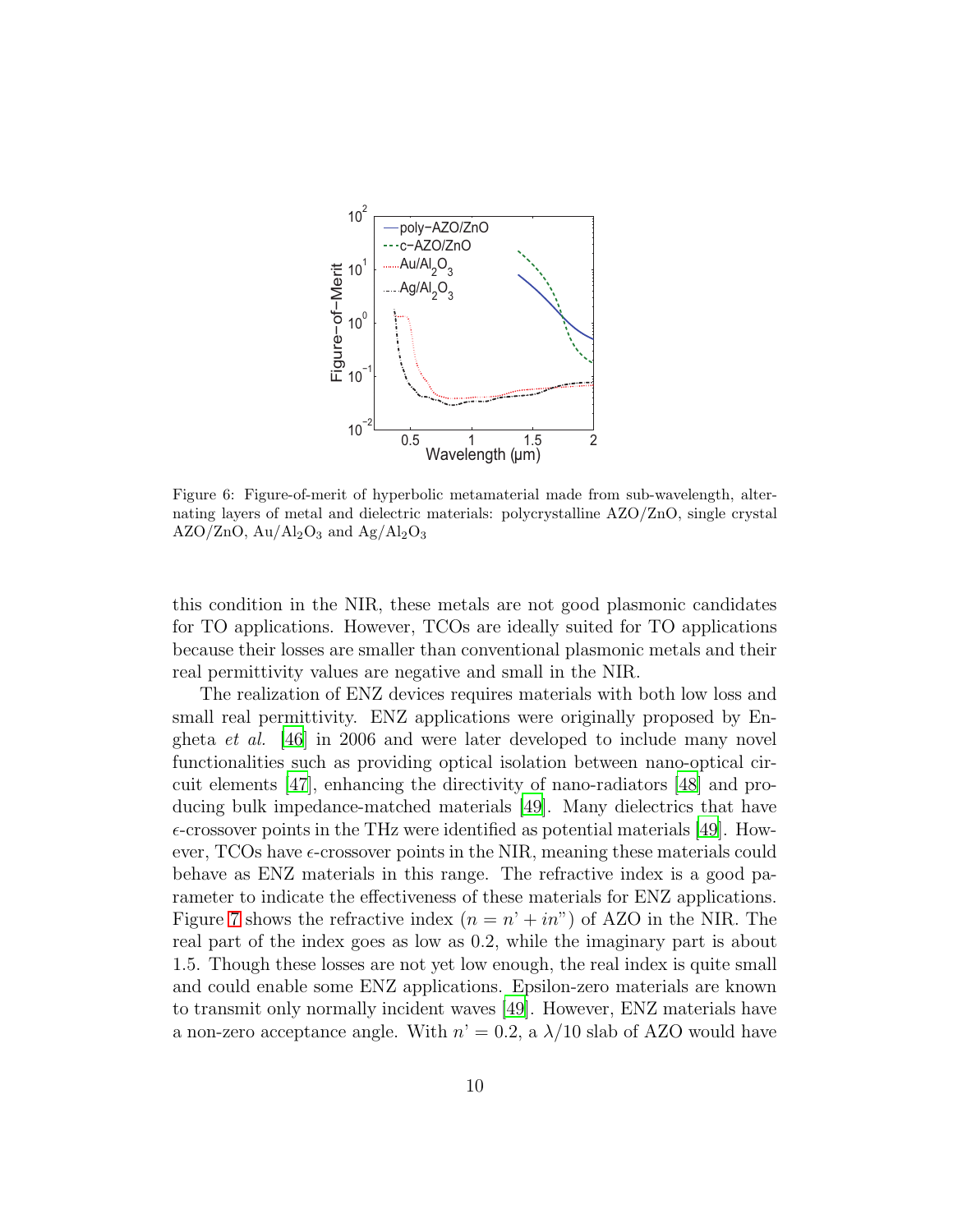

<span id="page-10-0"></span>Figure 7: Refractive index  $(n = n' + in'')$  of AZO in the NIR: n' reaches as low as 0.2 where ENZ applications could be possible.

an acceptance angle  $(\Delta\theta/2)$ , see Eq. 6 of Ref. [\[49\]](#page-15-7)) of about 18<sup>o</sup>. This suggests that AZO as an ENZ-shield would be a leaky insulator between two nanophotonic circuit elements but, with a small leakage [\[47](#page-15-5)].

## 4. Conclusions

With the rapid development of the metamaterial field, it is clear that there is not a single plasmonic material that can be used as a suitable building block for all applications and at all frequencies. Currently, the applications of metamaterial-based devices are limited to the low-loss regions of available metals, which are far away from the important telecommunication wavelength. With the open-ended problem of losses in many plasmonic and metamaterial devices that are based on silver and gold, we have proposed alternative plasmonic materials based on conductive oxides that can be used for a new class of optical metamaterials. Aluminum zinc oxide is a low-loss, plasmonic material in the NIR with losses that are nearly five times smaller than those in silver. In this work, we assessed aluminum zinc oxide as an alternative plasmonic material in terms of its suitability for device applications in the NIR. Even though conventional metal outperforms the conducting oxides for SPP-waveguiding and LSPR applications, transparent conducting oxides can be invaluable in the realization of hyperbolic metamaterials, transfor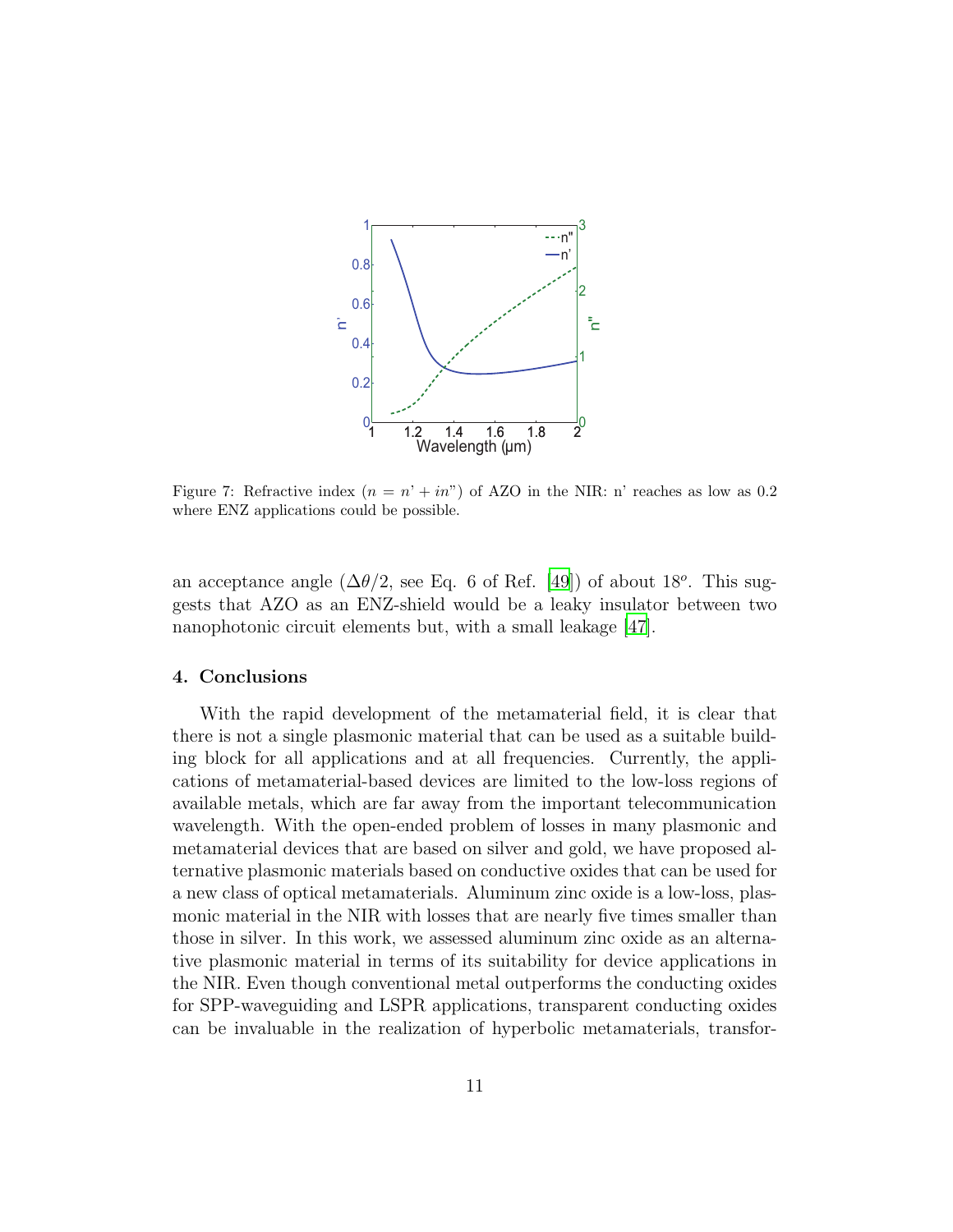mation optics and epsilon-near-zero devices in the NIR wavelength range. Thus, transparent conducting oxides hold the promise of real-life metamaterial applications and helping to unravel the interesting physical phenomena in a new generation of metamaterial and transformation-optics devices [\[50\]](#page-15-8).

## Acknowledgments

We thank Prof. Vladimir M. Shalaev for the useful discussions. This work was supported in part by ONR MURI on "Large-Area 3D Optical Metamaterials with Tunability and Low Loss."

## References

- <span id="page-11-0"></span>[1] V. Veselago, The electrodynamics of substances with simultaneously negative values of  $\epsilon$  and  $\mu$ , Physics-Uspekhi 10 (1968) 509–14.
- <span id="page-11-1"></span>[2] J. Pendry, Negative refraction makes a perfect lens, Physical Review Letters 85 (2000) 3966–9.
- <span id="page-11-2"></span>[3] V. Shalaev, Optical negative-index metamaterials, Nature Photonics 1  $(2007)$  41–8.
- <span id="page-11-3"></span>[4] V. Shalaev, Transforming light, Science 322 (2008) 384–6.
- <span id="page-11-4"></span>[5] W. Cai, V. Shalaev, Optical Metamaterials: Fundamentals and Applications, Springer Verlag, 2009.
- <span id="page-11-5"></span>[6] J. Pendry, D. Schurig, D. Smith, Controlling electromagnetic fields, Science 312 (2006) 1780–2.
- <span id="page-11-6"></span>[7] D. Schurig, J. Mock, B. Justice, S. Cummer, J. Pendry, A. Starr, D. Smith, Metamaterial electromagnetic cloak at microwave frequencies, Science 314 (2006) 977–80.
- <span id="page-11-7"></span>[8] W. Barnes, A. Dereux, T. Ebbesen, Surface plasmon subwavelength optics, Nature 424 (2003) 824–30.
- <span id="page-11-8"></span>[9] S. Maier, H. Atwater, Plasmonics: Localization and guiding of electromagnetic energy in metal/dielectric structures, Journal of Applied Physics 98 (2005) 011101–.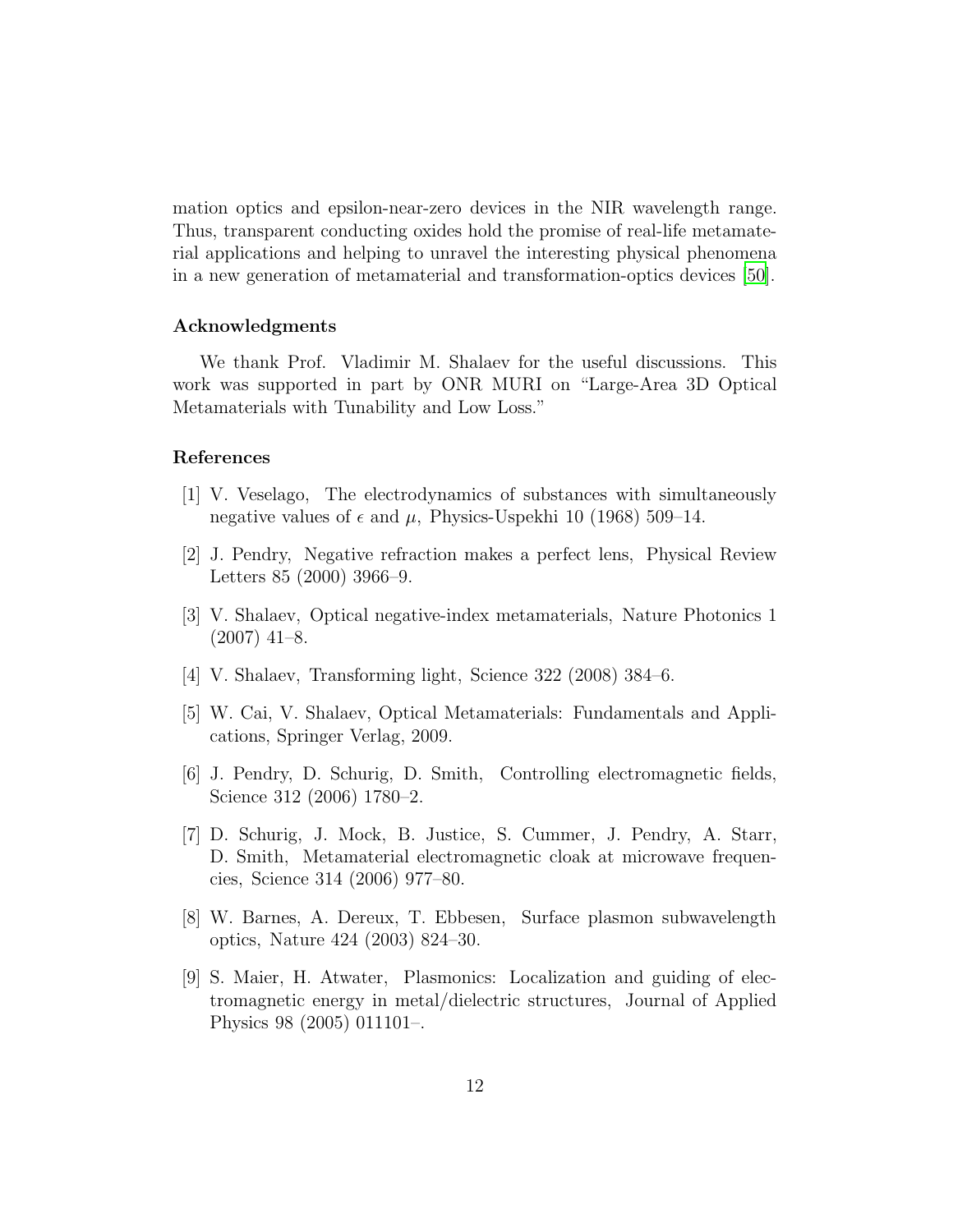- <span id="page-12-0"></span>[10] S. Lal, S. Link, N. Halas, Nano-optics from sensing to waveguiding, Nature Photonics 1 (2007) 641–8.
- <span id="page-12-1"></span>[11] E. Ozbay, Plasmonics: merging photonics and electronics at nanoscale dimensions, Science 311 (2006) 189–93.
- <span id="page-12-2"></span>[12] Z. Jacob, L. Alekseyev, E. Narimanov, Optical Hyperlens: Far-field imaging beyond the diffraction limit, Optics Express 14 (2006) 8247– 56.
- <span id="page-12-3"></span>[13] A. Salandrino, N. Engheta, Far-field subdiffraction optical microscopy using metamaterial crystals: Theory and simulations, Physical Review B 74 (2006) 75103–.
- <span id="page-12-4"></span>[14] A. Kildishev, V. Shalaev, Engineering space for light via transformation optics, Optics letters 33 (2008) 43–5.
- <span id="page-12-5"></span>[15] P. Johnson, R. Christy, Optical constants of the noble metals, Physical Review B 6 (1972) 4370–9.
- <span id="page-12-6"></span>[16] A. Sudarkin, P. Demkovich, Excitation of surface electromagnetic waves on the boundary of a metal with an amplifying medium, Zurnal tehničeskoj fiziki 59 (1989) 86–90.
- <span id="page-12-7"></span>[17] M. Nezhad, K. Tetz, Y. Fainman, Gain assisted propagation of surface plasmon polaritons on planar metallic waveguides, Optics Express 12 (2004) 4072–9.
- <span id="page-12-8"></span>[18] A. Govyadinov, V. Podolskiy, M. Noginov, Active metamaterials: Sign of refractive index and gain-assisted dispersion management, Applied Physics Letters 91 (2007) 191103–.
- <span id="page-12-9"></span>[19] I. De Leon, P. Berini, Amplification of long-range surface plasmons by a dipolar gain medium, Nature Photonics 4 (2010) 382–7.
- <span id="page-12-10"></span>[20] T. Klar, A. Kildishev, V. Drachev, V. Shalaev, Negative-index metamaterials: going optical, IEEE Journal of Selected Topics in Quantum Electronics 12 (2007) 1106–15.
- <span id="page-12-11"></span>[21] Z. Liu, H. Lee, Y. Xiong, C. Sun, X. Zhang, Far-field optical hyperlens magnifying sub-diffraction-limited objects, Science 315 (2007) 1686–.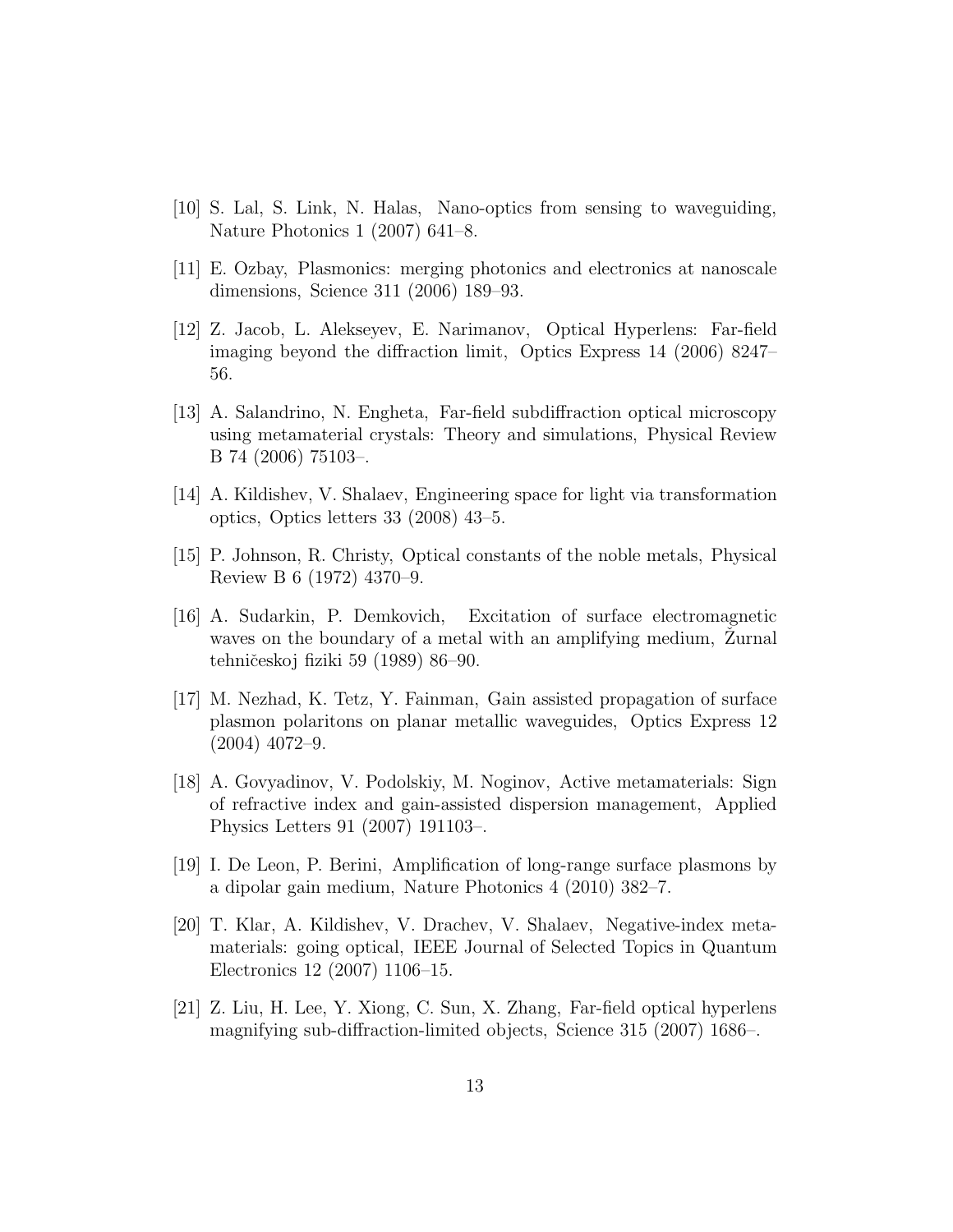- <span id="page-13-0"></span>[22] P. West, S. Ishii, G. Naik, N. Emani, V. Shalaev, A. Boltasseva, Searching for better plasmonic materials, Laser & Photonics Reviews 4 (2010) 795–808.
- <span id="page-13-1"></span>[23] G. V. Naik, A. Boltasseva, Semiconductors for plasmonics and metamaterials, physica status solidi (RRL) Rapid Research Letters 4 (2010) 295–7.
- <span id="page-13-2"></span>[24] C. Rhodes, S. Franzen, J. Maria, M. Losego, D. Leonard, B. Laughlin, G. Duscher, S. Weibel, Surface plasmon resonance in conducting metal oxides, Journal of Applied Physics 100 (2006) 054905–.
- <span id="page-13-3"></span>[25] S. Franzen, Surface Plasmon Polaritons and Screened Plasma Absorption in Indium Tin Oxide Compared to Silver and Gold, The Journal of Physical Chemistry C 112 (2008) 6027–32.
- <span id="page-13-4"></span>[26] M. Yoon, S. Lee, H. Park, H. Kim, M. Jang, Solid solubility limits of Ga and Al in ZnO, Journal of Materials Science Letters 21 (2002) 1703–4.
- <span id="page-13-5"></span>[27] D. Horwat, M. Jullien, F. Capon, J. Pierson, J. Andersson, J. Endrino, On the deactivation of the dopant and electronic structure in reactively sputtered transparent Al-doped ZnO thin films, Journal of Physics D: Applied Physics 43 (2010) 132003–.
- <span id="page-13-6"></span>[28] H. Kim, C. Gilmore, J. Horwitz, A. Pique, H. Murata, G. Kushto, R. Schlaf, Z. Kafafi, D. Chrisey, Transparent conducting aluminumdoped zinc oxide thin films for organic light-emitting devices, Applied Physics Letters 76 (2000) 259–61.
- <span id="page-13-7"></span>[29] M. Hiramatsu, K. Imaeda, N. Horio, M. Nawata, Transparent conducting ZnO thin films prepared by XeCl excimer laser ablation, Journal of Vacuum Science & Technology A: Vacuum, Surfaces, and Films 16 (1998) 669–73.
- <span id="page-13-8"></span>[30] E. Feigenbaum, K. Diest, H. Atwater, Unity-Order Index Change in Transparent Conducting Oxides at Visible Frequencies, Nano letters 10  $(2010)$  2111–6.
- <span id="page-13-9"></span>[31] R. Gordon, Criteria for choosing transparent conductors, MRS bulletin 25 (2000) 52–7.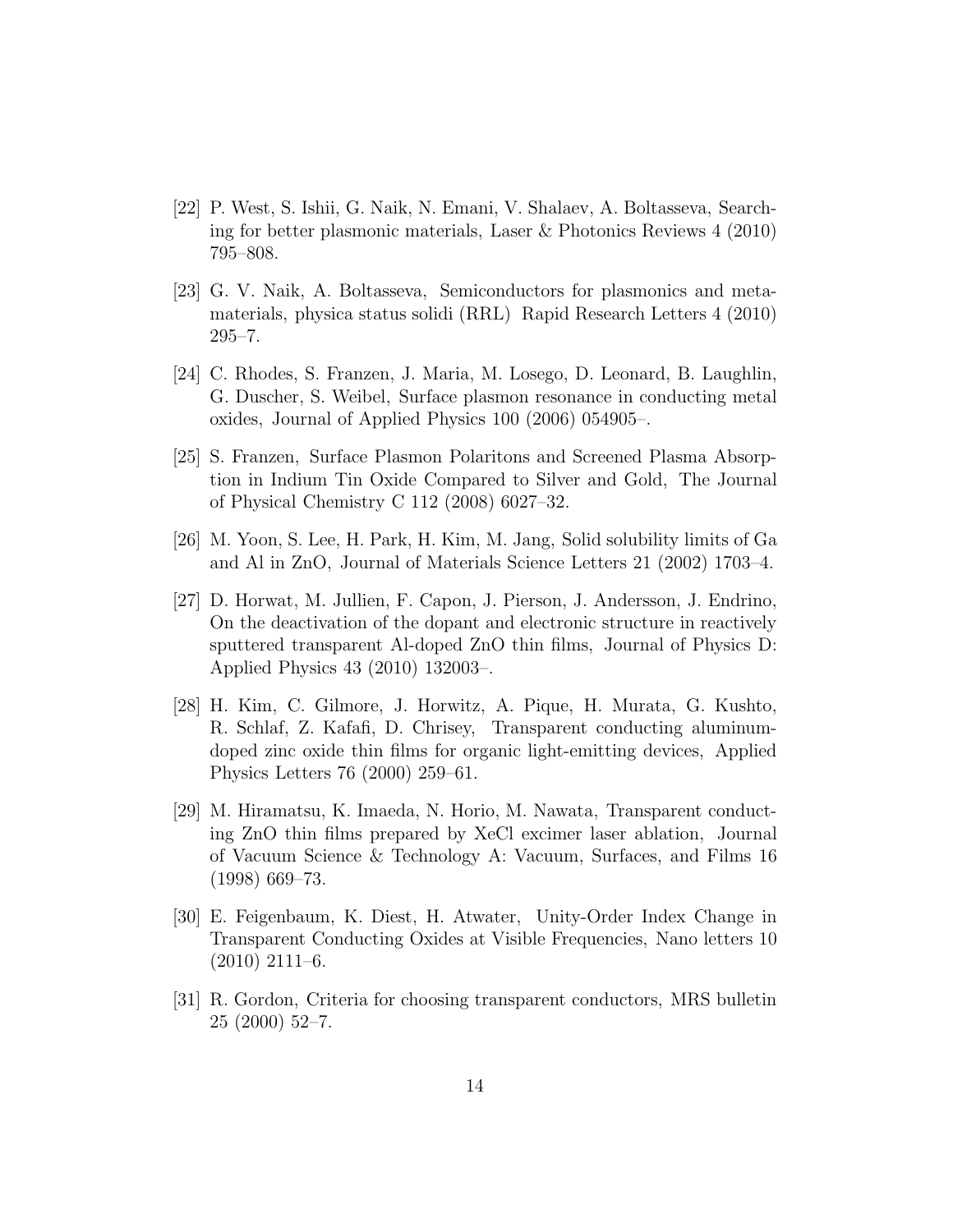- <span id="page-14-0"></span>[32] K. Ellmer, R. Mientus, Carrier transport in polycrystalline ITO and ZnO: Al II: The influence of grain barriers and boundaries, Thin Solid Films 516 (2008) 5829–35.
- <span id="page-14-1"></span>[33] T. Minami, New n-type transparent conducting oxides, MRS Bulletin 25 (2000) 38–44.
- <span id="page-14-2"></span>[34] G. Naik, P. West, S. Ishii, N. Emani, V. Shalaev, A. Boltasseva, Semiconductors as low-loss plasmonic materials in the near-infrared wavelengths, in: Proceedings of Fourth International Congress on Advanced Electromagnetic materials in Microwaves and Optics.
- <span id="page-14-3"></span>[35] G. Naik, V. Shalaev, A. Boltasseva, Semiconductor plasmonic metamaterials for near-infrared and telecommunication wavelength, in: Proceedings of SPIE, volume 7754, pp. 77540M.
- <span id="page-14-4"></span>[36] P. Berini, Figures of merit for surface plasmon waveguides, Optics Express 14 (2006) 13030–42.
- <span id="page-14-5"></span>[37] J. A. Dionne, L. A. Sweatlock, H. A. Atwater, A. Polman, Plasmon slot waveguides: Towards chip-scale propagation with subwavelength-scale localization, Phys. Rev. B 73 (2006) 035407–.
- <span id="page-14-6"></span>[38] K. Arshak, E. Moore, G. Lyons, J. Harris, S. Clifford, A review of gas sensors employed in electronic nose applications, Sensor review 24 (2004) 181–98.
- <span id="page-14-7"></span>[39] R. Charbonneau, N. Lahoud, G. Mattiussi, P. Berini, Demonstration of integrated optics elements based on long-ranging surface plasmon polaritons, Phys. Rev. B 33 (1986) 5186–201.
- <span id="page-14-8"></span>[40] S. Link, M. El-Sayed, Spectral properties and relaxation dynamics of surface plasmon electronic oscillations in gold and silver nanodots and nanorods, J. phys. chem. B 103 (1999) 8410–26.
- <span id="page-14-9"></span>[41] M. Kanehara, H. Koike, T. Yoshinaga, T. Teranishi, Indium Tin Oxide Nanoparticles with Compositionally Tunable Surface Plasmon Resonance Frequencies in the Near-IR Region, Journal of the American Chemical Society 131 (2009) 17736–7.